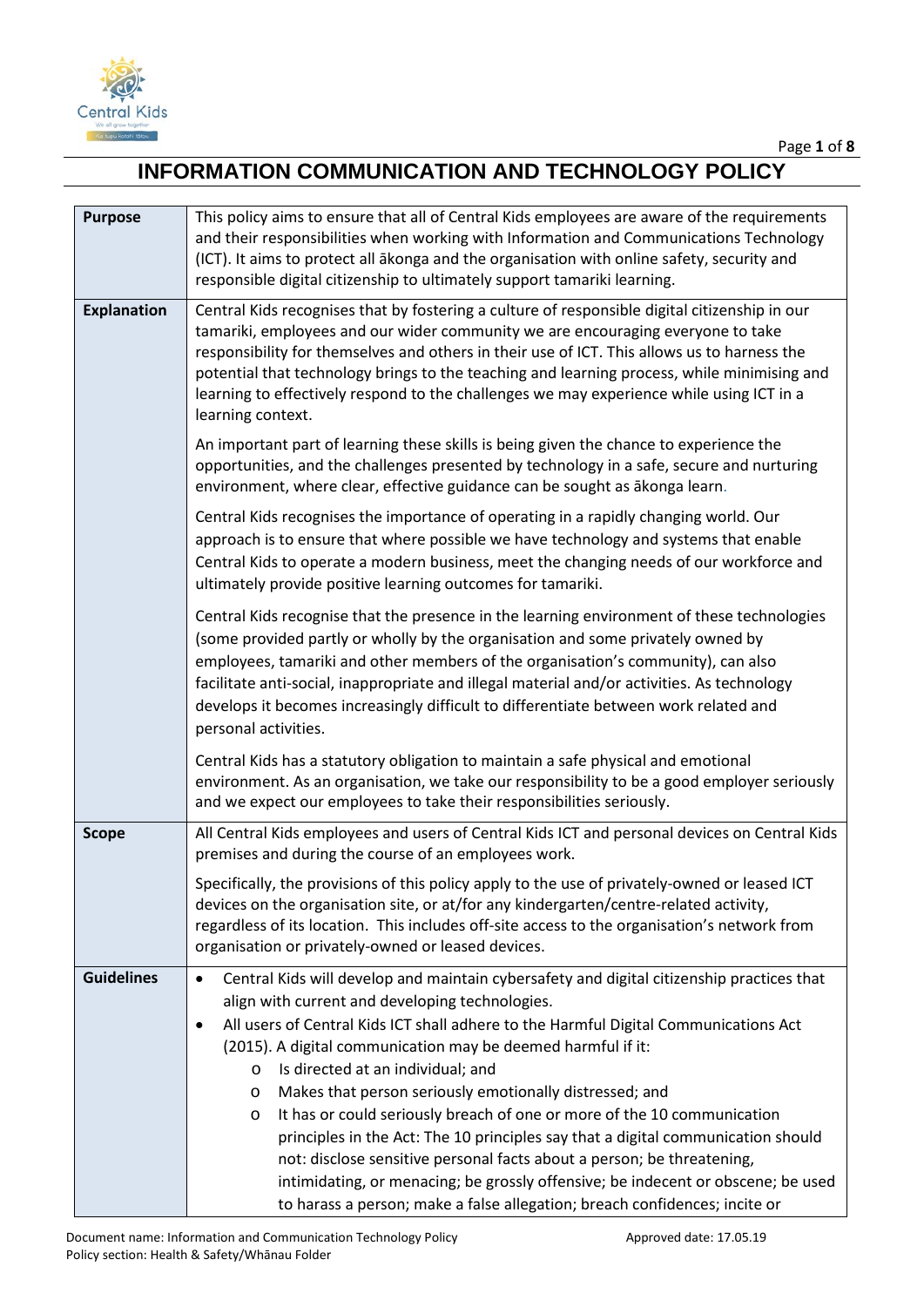

| encourage anyone to send a deliberately harmful message; incite or encourage a<br>person to commit suicide; and denigrate a person's colour, race, ethnic or<br>national origins, religion, gender, sexual orientation or disability<br>These principles apply to Central Kids<br>O                                                                                     |  |
|-------------------------------------------------------------------------------------------------------------------------------------------------------------------------------------------------------------------------------------------------------------------------------------------------------------------------------------------------------------------------|--|
| Prior to the use of Central Kids ICT devices or internet, users who are not employees e.g.<br>whanau, student teachers shall sign the ICT User Agreement. These agreements shall be<br>retained at the kindergarten/centre for the duration of use by the signee. Non-<br>employees do not have permission to access Central Kids internet/network on their<br>devices. |  |
| This section relates to any employee who is using any ICT devices<br>1.                                                                                                                                                                                                                                                                                                 |  |
| The use of ICT devices and software shall enable experiential learning outcomes for<br>a.<br>tamariki.                                                                                                                                                                                                                                                                  |  |
| Storypark is the online portfolio system adopted by Central Kids.<br>b.                                                                                                                                                                                                                                                                                                 |  |
| The privacy of tamariki shall be protected by ensuring that there is whanau permission<br>c.<br>prior to publishing any images or information publically.                                                                                                                                                                                                               |  |
| Use of Central Kids Internet and ICT devices by employees, tamariki and other approved<br>d.<br>users at kindergartens/centres is to be limited to educational, professional                                                                                                                                                                                            |  |
| development, and personal use appropriate within Central Kids.<br>Central Kids has the right to monitor, access, and/or review all ICT usage and any                                                                                                                                                                                                                    |  |
| е.<br>electronic information viewed, transmitted, or stored on ICT devices in the course of                                                                                                                                                                                                                                                                             |  |
| the employee's employment. All such electronic information is the sole and exclusive                                                                                                                                                                                                                                                                                    |  |
| property of Central Kids and the employee hereby assigns all right, title and interest in                                                                                                                                                                                                                                                                               |  |
| and to Central Kids and will cooperate with Central Kids to protect their interests in and                                                                                                                                                                                                                                                                              |  |
| rights to such. The employee acknowledges that Central Kids may also seek to monitor,                                                                                                                                                                                                                                                                                   |  |
| access, and/or review privately owned ICT devices used during the course of the                                                                                                                                                                                                                                                                                         |  |
| employee's employment and/or on any Central Kids site and/or during any                                                                                                                                                                                                                                                                                                 |  |
| kindergarten/centre related activity and will cooperate with Central Kids to provide                                                                                                                                                                                                                                                                                    |  |
| such information as requested.                                                                                                                                                                                                                                                                                                                                          |  |
| f.<br>The purposes of confidentiality and privacy extend to accessing, inadvertently viewing                                                                                                                                                                                                                                                                            |  |
| or disclosing information about staff or tamariki and their whanau, stored within                                                                                                                                                                                                                                                                                       |  |
| Central Kids.                                                                                                                                                                                                                                                                                                                                                           |  |
| If an employee makes comments or publishes material on the internet including any<br>g.                                                                                                                                                                                                                                                                                 |  |
| comments made on social media websites or applications that Central Kids believes is                                                                                                                                                                                                                                                                                    |  |
| in breach of this policy, Central Kids may in addition to any other options available,                                                                                                                                                                                                                                                                                  |  |
| request the individual to remove the comments or materials and specify the timeframe                                                                                                                                                                                                                                                                                    |  |
| for this to occur.                                                                                                                                                                                                                                                                                                                                                      |  |
| This section specifically relates to employees of Central Kids and outlines the<br>2.                                                                                                                                                                                                                                                                                   |  |
| parameters in which employee work with the Central Kids ICT systems.                                                                                                                                                                                                                                                                                                    |  |
| The network, intranet and internet access are primarily to be used only for transacting<br>а.                                                                                                                                                                                                                                                                           |  |
| business and kindergarten/centre curriculum purposes. The employer acknowledges                                                                                                                                                                                                                                                                                         |  |
| that there may be a minimal amount of personal use of our network which is<br>acceptable as long as it does not impact on Central Kids operations.                                                                                                                                                                                                                      |  |
| At Central Kids we encourage employees to keep their work and professional lives<br>b.                                                                                                                                                                                                                                                                                  |  |
| separate. We suggest that employees would ideally use the Central Kids email for work                                                                                                                                                                                                                                                                                   |  |
| purposes and personal or non-work related email such as a Gmail account for personal                                                                                                                                                                                                                                                                                    |  |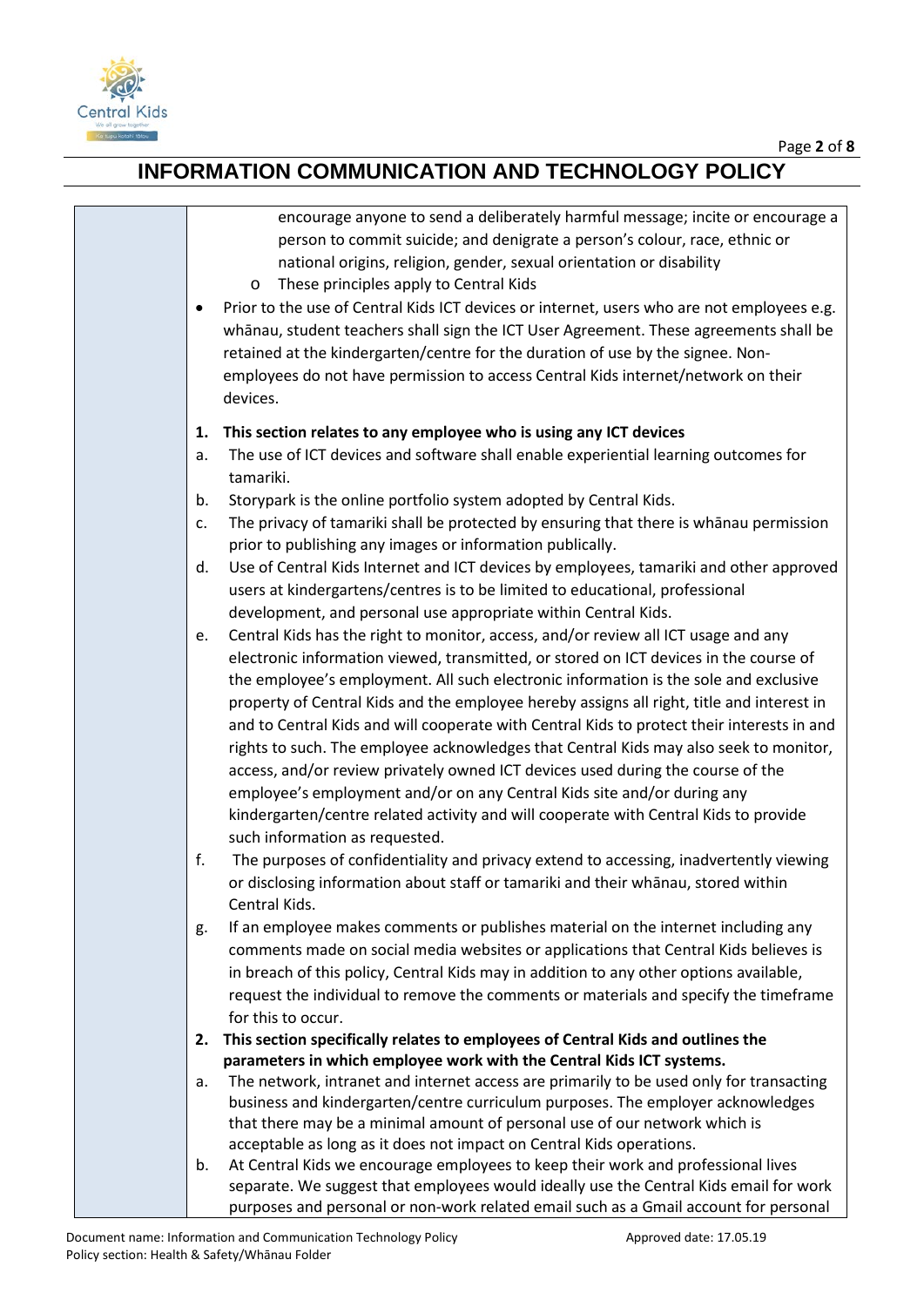

|          | emails. Where an employee chooses to use the Central Kids email account for personal<br>or non-work related purposes they acknowledge that by doing so they accept that<br>Central Kids has ownership of the account and therefore all content. In addition,<br>employees in doing so, will not represent themselves as Central Kids when conducting                              |
|----------|-----------------------------------------------------------------------------------------------------------------------------------------------------------------------------------------------------------------------------------------------------------------------------------------------------------------------------------------------------------------------------------|
| c.       | personal business.<br>While the use of personal ICT devices during work times is discouraged, employees may<br>use their own device within the boundaries of a team agreement keeping in mind that<br>during work hours the focus is on tamariki and Central Kids operations.                                                                                                     |
|          | Personal phone calls are discouraged during work hours. In the event of a personal call<br>d.<br>being necessary this should be made during break periods unless in the event of an<br>emergency.                                                                                                                                                                                 |
|          | Any social media or website associated with Central Kids shall have pre-approval by the<br>e.<br>employer.                                                                                                                                                                                                                                                                        |
| f.       | Unauthorised and/or inappropriate email, intranet, and/or internet use is prohibited.<br>Employees may not use the organisation's e-mail system, network, or internet access<br>for any of the following:<br>i. Sending, receiving, printing, or otherwise disseminating proprietary data, trade<br>secrets, or other confidential information in violation of the organisation's |
|          | policy or written agreements;<br>ii. Add, delete or modify any information in an attempt to mislead or disrupt<br>others;                                                                                                                                                                                                                                                         |
|          | Operate a business, usurping business opportunities, soliciting money for<br>iii.<br>personal gain;                                                                                                                                                                                                                                                                               |
|          | iv. To access, download, upload, save, request, transmit, store or purposely view<br>sexual, pornographic, obscene, racist, profane or other offensive or<br>inappropriate material;                                                                                                                                                                                              |
| g.       | v. Engaging in any activity in violation of the law.<br>Employees will not publish company material on any publicly accessible device without<br>permission of the employer.                                                                                                                                                                                                      |
| i.       | Employees will not engage in any file sharing that contravenes copyright law.<br>h.<br>Public performance of any work that has copyright attached to it shall not be screened<br>or played within the kindergarten/centre, or at any kindergarten/centre event, without<br>the permission of the copyright owner.                                                                 |
| j.<br>k. | Employees will adhere to the user agreements for licenses and subscriptions.<br>Employees are not permitted to allow family members or any other unauthorised<br>person to use/access devices owned by Central Kids.                                                                                                                                                              |
| З.       | This section relates to the maintenance/ support and purchasing of Central Kids ICT<br>systems                                                                                                                                                                                                                                                                                    |
| a.       | The purchase of any ICT device or associated software within the curriculum shall only<br>be permitted when it can be demonstrated that such use has been carefully considered<br>as a learning experience/aid for tamariki.                                                                                                                                                      |
|          | b. Central Kids engage an ICT support service to provide a helpdesk, online support and<br>system maintenance. This provides standardised group purchasing for all Central Kids.                                                                                                                                                                                                  |
| c.       | The key to Central Kids providing an efficient and cost effective system is to have a<br>standardised ICT environment based around the Windows Stack (Servers, Cloud and<br>Centre admin computers). This provides clear visibility, ease of management and<br>consistency in terms of both the operating system platform and software applications.                              |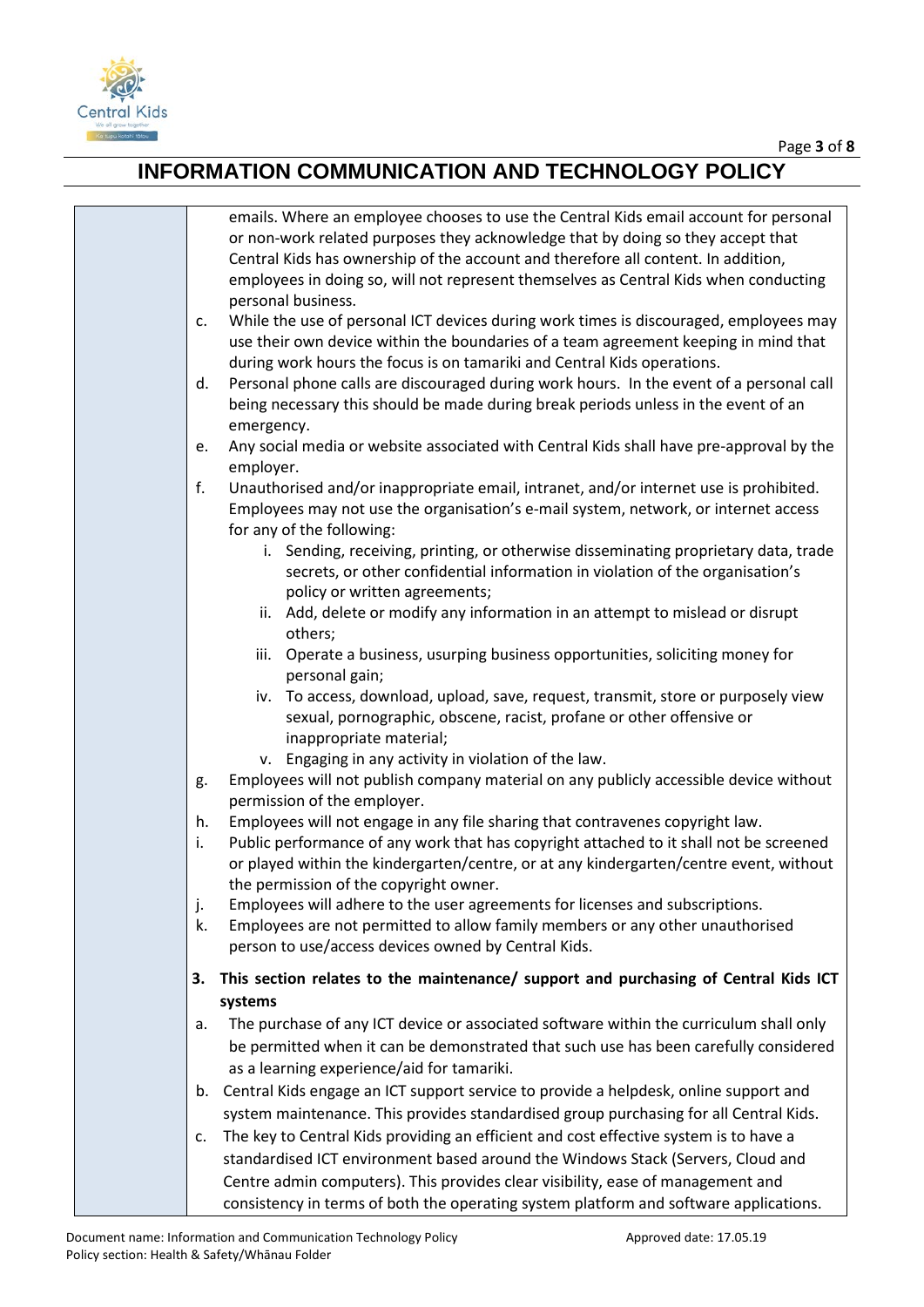

|                    | Those employees who are responsible for making purchasing decisions shall not permit<br>d.<br>themselves to be placed where they might be, or deemed by others to be, influenced in<br>making business decisions on grounds other than good sound commercial judgement.<br>They should be, and be seen to be, beyond reproach.<br>Employees should avoid circumstances in which the acceptance of gifts, favours or<br>e.<br>prizes could give the appearance of conflict of interest with their official duties, or could<br>be interpreted as being made to secure a favour preference.<br>Central Kids has a commitment to value for money therefore each purchase of ICT<br>f.<br>devices and software will, dependent on the value of the purchase, be subject to<br>quotation.<br>Devices no longer required are to be sent to head office to be cleaned before disposal.                                                                                                                                                                                                                                                       |
|--------------------|---------------------------------------------------------------------------------------------------------------------------------------------------------------------------------------------------------------------------------------------------------------------------------------------------------------------------------------------------------------------------------------------------------------------------------------------------------------------------------------------------------------------------------------------------------------------------------------------------------------------------------------------------------------------------------------------------------------------------------------------------------------------------------------------------------------------------------------------------------------------------------------------------------------------------------------------------------------------------------------------------------------------------------------------------------------------------------------------------------------------------------------|
| <b>Definitions</b> | "Akonga" refers to all learners including tamariki, kaiako and whanau.                                                                                                                                                                                                                                                                                                                                                                                                                                                                                                                                                                                                                                                                                                                                                                                                                                                                                                                                                                                                                                                                |
|                    | "Copyright Law": "The copyright owner has the exclusive right to copy, play, share,<br>distribute or adapt that work, or to permit anyone else to do it. If anyone else copy's<br>shares or distributes a copyright protected work, without the permission of the copyright<br>holder, then they are infringing on the owner's copyright. The Copyright Act relates to<br>the uploading or downloading of a piece of work in a file sharing network that infringes<br>the copyright in that work. Some parts of the law such as the Infringing File Sharing<br>Amendment 2011 make the organisation accountable for copyright infringements<br>recorded as taking place using the school internet connection. Central Kids may pass on<br>any costs associated with copyright infringement to those responsible.In the law, file<br>sharing is defined as: "where: "(a) material is uploaded via, or downloaded from, the<br>Internet using an application or network that enables the simultaneous sharing of<br>material between multiple users; and; "(b) uploading and downloading may, but need<br>not, occur at the same time". |
|                    | "Cybersafety" is the safe and responsible use of Information and Communication<br>Technologies (ICT). NetSafe's approach to cybersafety is founded on:<br>Maintaining a positive approach about the many benefits brought by technologies<br>Encouraging the public to identify the risks associated with ICT<br>Putting in place strategies to minimise and manage risks<br>$\bullet$<br>Recognising the importance of effective teaching and learning programmes.<br>NetSafe defines a "digital citizen" as someone who understands the rights and<br>responsibilities of inhabiting cyberspace<br>is a confident and capable user of ICT<br>uses technologies to participate in educational, cultural, and economic activities<br>$\bullet$<br>uses and develops critical thinking skills in cyberspace<br>$\bullet$<br>is literate in the language, symbols, and texts of digital technologies<br>$\bullet$                                                                                                                                                                                                                       |
|                    | is aware of ICT challenges and can manage them effectively<br>$\bullet$<br>uses ICT to relate to others in positive, meaningful ways<br>$\bullet$<br>demonstrates honesty and integrity and ethical behaviour in their use of ICT<br>$\bullet$<br>respects the concepts of privacy and freedom of speech in a digital world<br>$\bullet$<br>contributes and actively promotes the values of digital citizenship<br>$\bullet$<br>'Electronic Information' is data that is created, altered, communicated and stored in digital                                                                                                                                                                                                                                                                                                                                                                                                                                                                                                                                                                                                         |
|                    | form.                                                                                                                                                                                                                                                                                                                                                                                                                                                                                                                                                                                                                                                                                                                                                                                                                                                                                                                                                                                                                                                                                                                                 |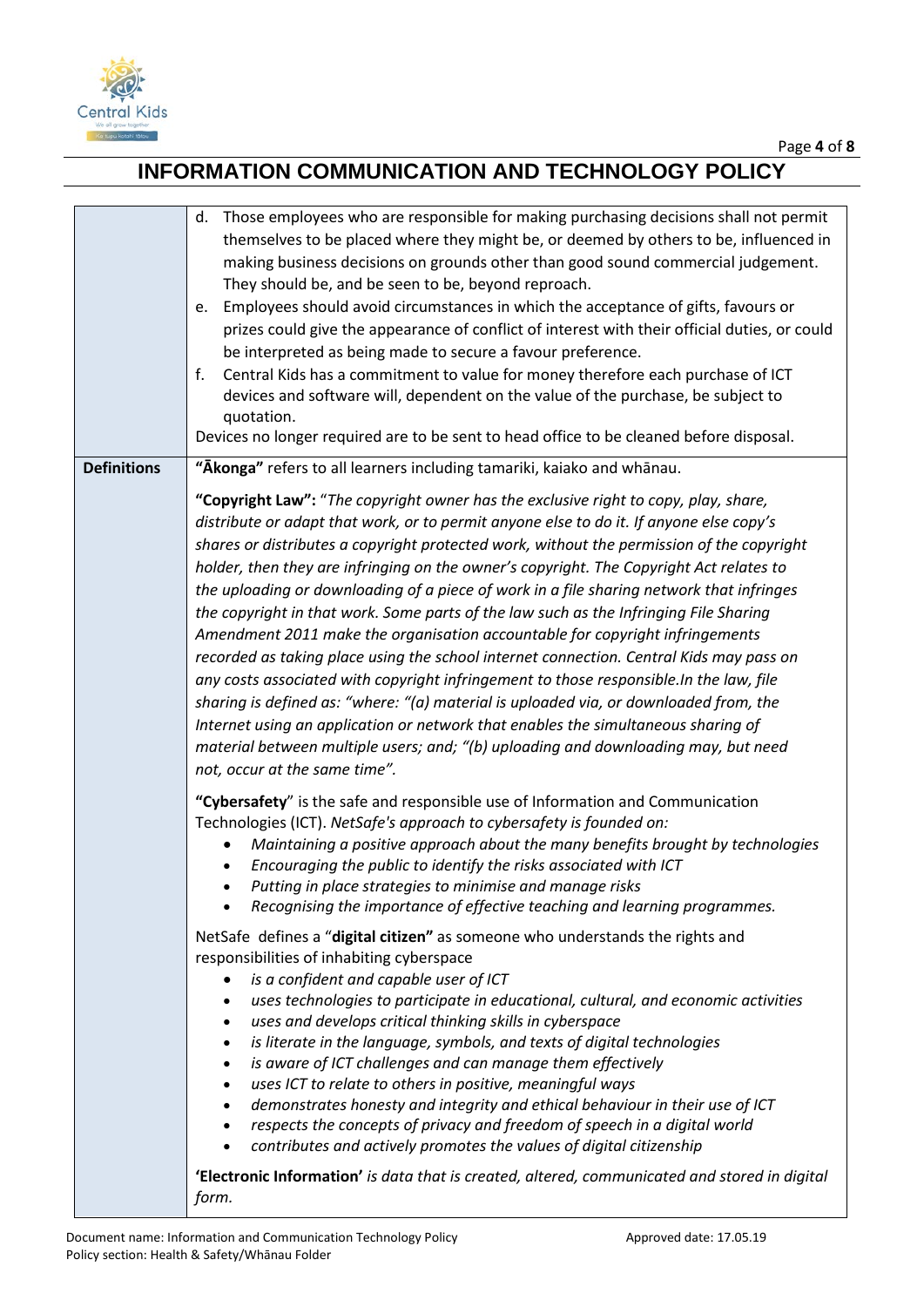

|                                | 'ICT' refers to the computer network, internet access facilities, computers, and other<br>electronic devices used for communicating or sharing information.                                                                                                                                                                                                                                                              |
|--------------------------------|--------------------------------------------------------------------------------------------------------------------------------------------------------------------------------------------------------------------------------------------------------------------------------------------------------------------------------------------------------------------------------------------------------------------------|
|                                | The term 'ICT devices' used in this document, includes but is not limited to, computers<br>(such as desktops, laptops), storage devices (such as USB memory devices, CDs, DVDs),<br>cameras (such as video, digital, webcams), mobile phones, video and audio<br>players/receivers (such as portable CD and DVD players), gaming consoles, multi-<br>function centres, and any other technologies as they come into use. |
|                                | 'Storypark' refers to the programme used within Central Kids for electronic portfolios to<br>record and assess tamariki learning.                                                                                                                                                                                                                                                                                        |
|                                | 'Social media' embraces web-based and mobile-based technologies to facilitate interactive<br>communication between organisations, communities and individuals.                                                                                                                                                                                                                                                           |
| <b>References</b>              |                                                                                                                                                                                                                                                                                                                                                                                                                          |
| <b>Standards</b>               | Licensing Criteria for Centre-Based ECE Services<br>Code of Professional Responsibility and Standards for the Teaching Profession<br><b>Netsafe</b><br>Storypark<br><b>Education Council - social media</b><br><b>File Sharing</b><br>Copyright Council<br>Harmful Digital Communications Act                                                                                                                            |
| <b>Service</b>                 | <b>ICT User Agreement</b>                                                                                                                                                                                                                                                                                                                                                                                                |
| <b>Documents</b>               | CK Terms of Use - RomComms<br><b>Fairness and Disciplinary Policy</b>                                                                                                                                                                                                                                                                                                                                                    |
|                                | <b>Central Kids Policies and Procedures</b>                                                                                                                                                                                                                                                                                                                                                                              |
|                                | ICT Equipment and Software Concept Approval Form A<br>ICT Equipment Software Purchasing Approval Form B                                                                                                                                                                                                                                                                                                                  |
| <b>Policy</b><br><b>Review</b> | Central Kids may amend and vary its policies from time to time at Central Kids discretion and<br>employees are required to observe such policies.                                                                                                                                                                                                                                                                        |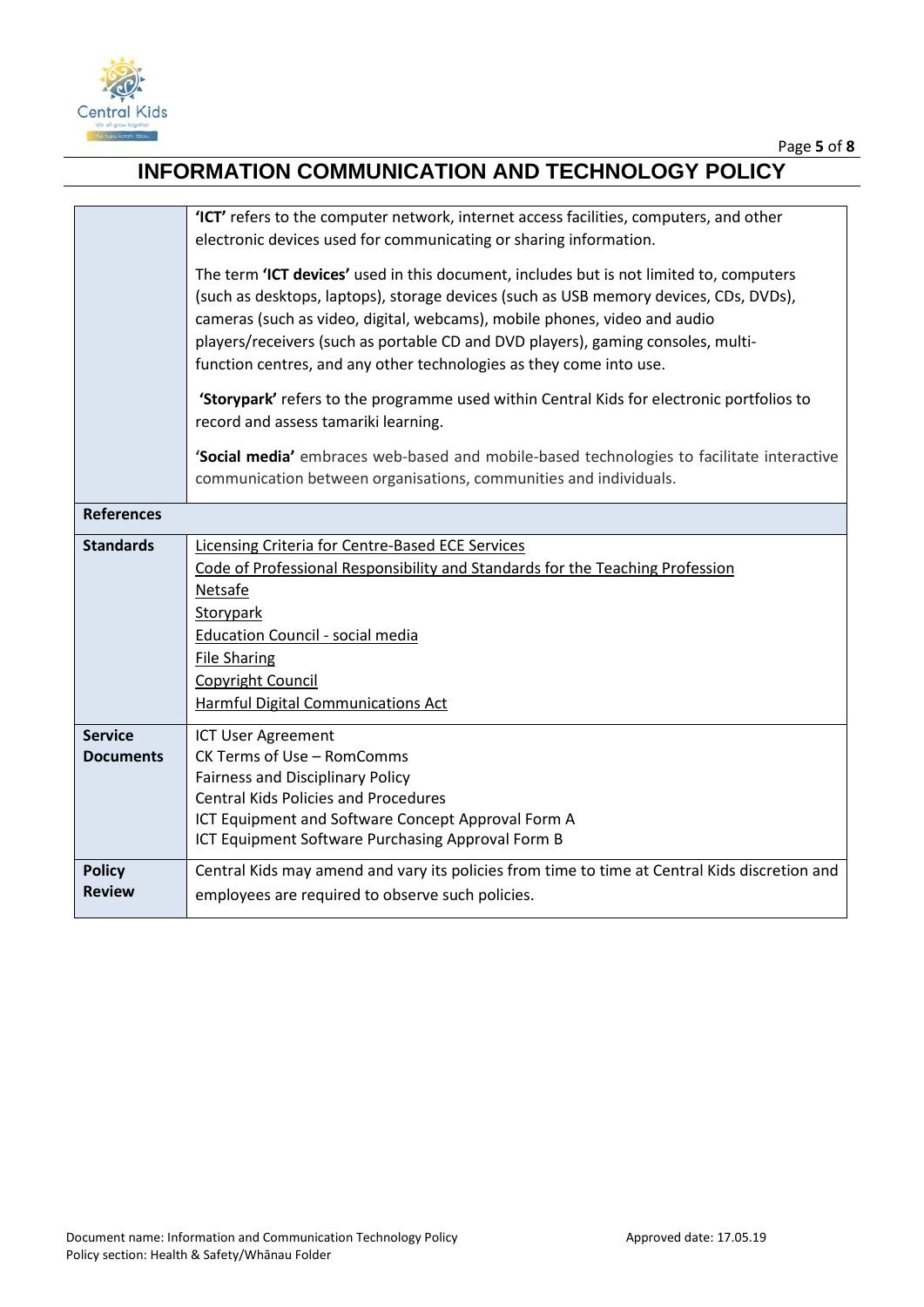

#### Page **6** of **8**

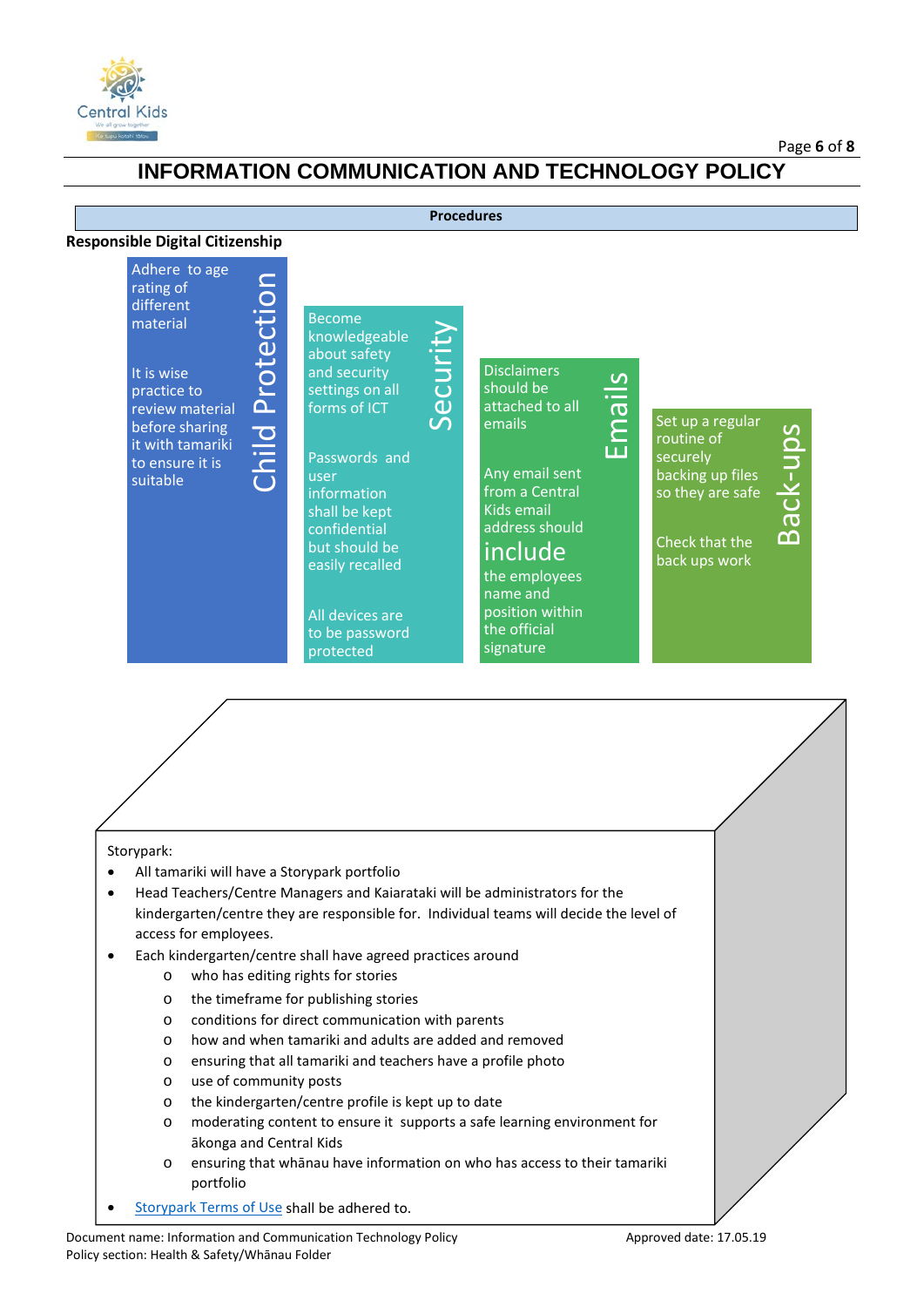

### **Social Media:**

Before and as you use social media tools in your work and personal life, keep in the following in mind…

#### Be clear about

- media
- the purpose and lifespan of online spaces purposes
- agreement from ākonga, whanau, and your colleagues

Be open to learning by

- taking advantage of the knowledge and expertise of your colleagues
- seeking guidance from a Kaiarataki as soon

Adhere to copyright law

**Maintain** appropriate

Be aware of how persistent and shareable your posts are

- being transparent and upfront about your
- keeping your own privacy settings up to date and appropriate

- the views and opinions of ākonga, whānau and your colleagues
- and the things you share

#### **ICT Purchasing Process**

Before making an application for an ICT purchase consider…



Document name: Information and Communication Technology Policy **Approved date: 17.05.19** Approved date: 17.05.19 Policy section: Health & Safety/Whānau Folder